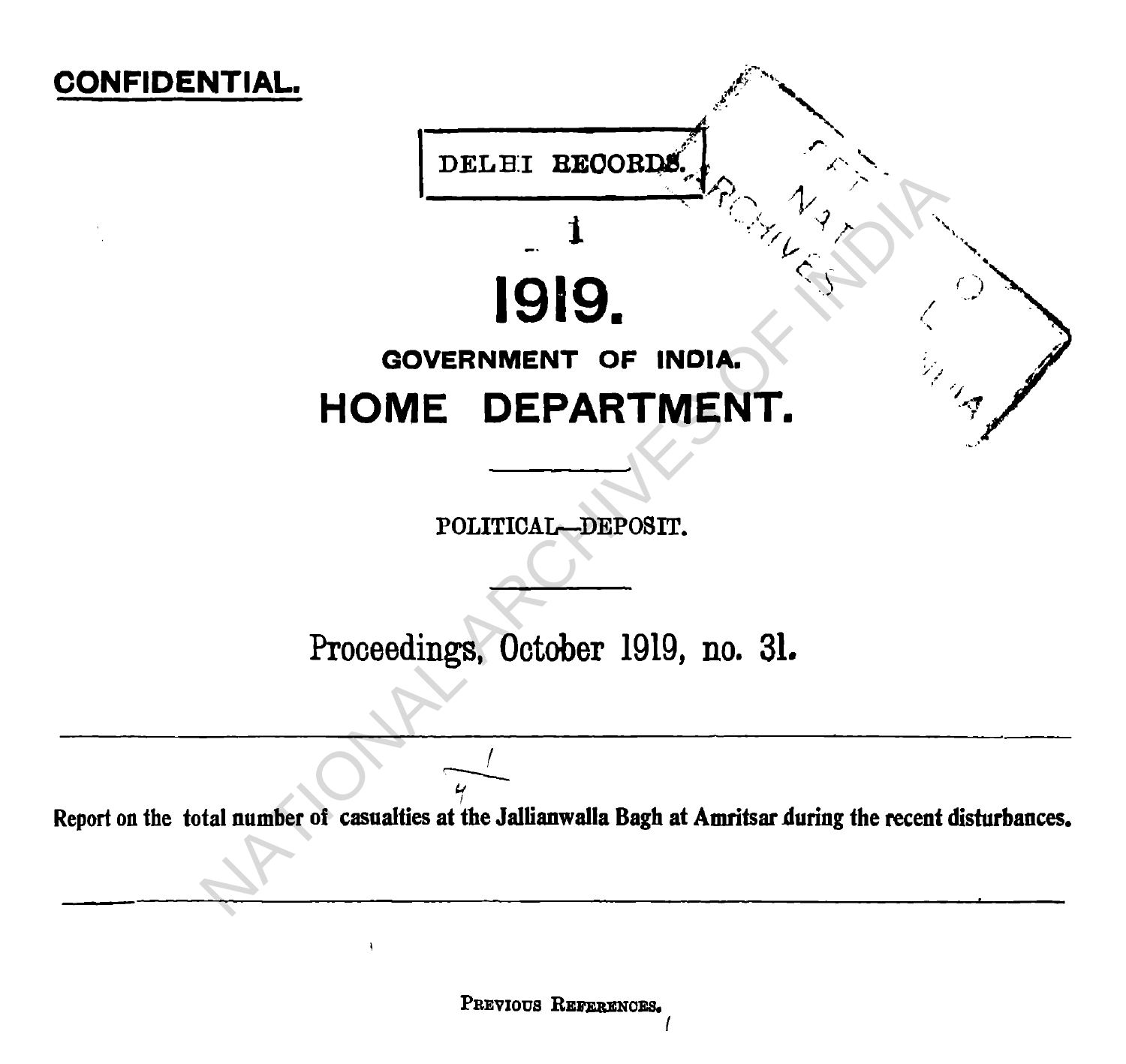# **NOTES.**

**POLITICAL DEPARTMENT, OCTOBER 1919.**

## No. 31

## REPORT ON THE TOTAL NUMBER OF CASUALTIES AT THE JALLIANWALLA BAGH AT AMRITSAR DURING THE RECENT DISTURBANCES.

### THE CASUALTIES AT THE JALLIANWALLA BAGH.

#### DEAR SIR.

In the course of the debate on the Indemnity Bill in the Imperial Legislative Council on the 19th instant, the hon'ble Mr. Thompson is reported by the Associated Press to have made the following remarks regarding the casualties at the Jallianwalla Bag of Amritsar on the 13th April, 1919, " Coming to the Jallianwalla Bag incident, he (Mr. Thompson) said that the casualties there according to Pandit Malaviya amounted to 530. Now the Government of the Punjab had adopted every means in its power to ascertain the actual number of deaths there. A proclamation was made in Amritsar and the surrounding villagesinviting all persons who had any information regarding the names of those who had met with deaths. Instructions were issued to the local authorities there to encourage men to come forward and give information they possessed. Every possible step was taken in that direction. The result of the tion they possessed. Every possible step was taken in that direction. enquiry was that the total number of casualties amounted to 291, and any further number suggested by any body must be taken with great discretion."

As the question is bne of more than passing interest, may I venture to intrude on your hospitality and, through the medium of your esteemed journal to state the correct facts bearing on the point. Before proceeding further, I feel I should mention the fact that I have been working at Amritsar from the 18th July, 1919, in connection with the distribution under the auspices of the Allahabad Seva Samiti of relief to the sufferers from the recent disturbnces. Owing to the nature of the work entrusted to me, I have had to make, from the very day I came here, strenuous efforts to ascertain the number of the killed and the wounded at the Jallianwalla Bag. The method pursued by our volunteers has been to go from house to house in the City of Amritsar, ascertaining the names not only of the killed, but also of the wounded. I further arranged to send out volunteers to visit every single village in the districts of Amritsar, Gurdaspur, Sialkot and Lahore so that we might give relief to their dependents in case of want. We are also advertising in the Urdu and Gurmukhi papers of the Punjab, asking people to communicate to the office the names and addresses of the killed and the wounded. We have so far finished the district of Amritsar only, and I am awaiting the reports of our volunteers who are touting in the remaining three districts. In the course of the debate on the Indemnity Bill in the Imperial Logislative Council 1981; in the Indianual is and the Almonity and the Associated Press of hasked in the horibin state. It has the Associated Press of the

I think that what has been said above will suffice to satisfy even the hon 'ble Mr. Thompson that the figure mentioned by our President, the hon'ble Pandit Madan Mohan Malaviya, is not based on mere unattested hearsay, but has been arrived at as a result of several weeks' patient and hard labour. The number of the killed, so far known to us, comes up to 530, including 60 who could not be traced and, unknown and unclaimed, were cremated by certain philanthropic gentlemen. We have also received the names of over 200 persons who were wounded but have now recovered. Thus the total casualties come up to 730, of which 530 were killed and 200 wounded. Our lists are however not yet completed and I expect that some more names will have yet to be added. The figure of 291 given by the hon'ble Mr. Thompson is therefore a palpable-understatement. *J*

I know that the Officiating Deputy Commssioner of Amritsar issued on the 11th August. 1919, a proclamation asking people to communicate up to the 20th August the names of the killed to the Health Officer, Amritsar. He also asked the Patwaris to send in the lists from villages. But the Officiating Deputy Commissioner knows, and the hon'ble Mr.Thompson does not know, how much the people here are terror-striken. and how reluctant they are to supply the information to the public authorities. Mr. Puckle therefore requested me to assure the people that those who communicated the information in their possession would in no wav be harassed or prosecuted. I accordingly issued a notice in Urdu and Gurmukhi, asking the? people to corfle forward and, give information. Notwithstanding this,♦several persons could not muster courage enough to give the information to the Health Officer. As regards the reports from the Patwaris, the less said the better. I will content myself with saying >r.!y this much that their reports have in several cases, been found by us to be grossly in**accurate.** The contract of the contract of the contract of the contract of the contract of the contract of the contract of the contract of the contract of the contract of the contract of the contract of the contract of th

 $\omega$  I should like to know if the Punjab Government has made any attempt to find out the names  $\sqrt{2}$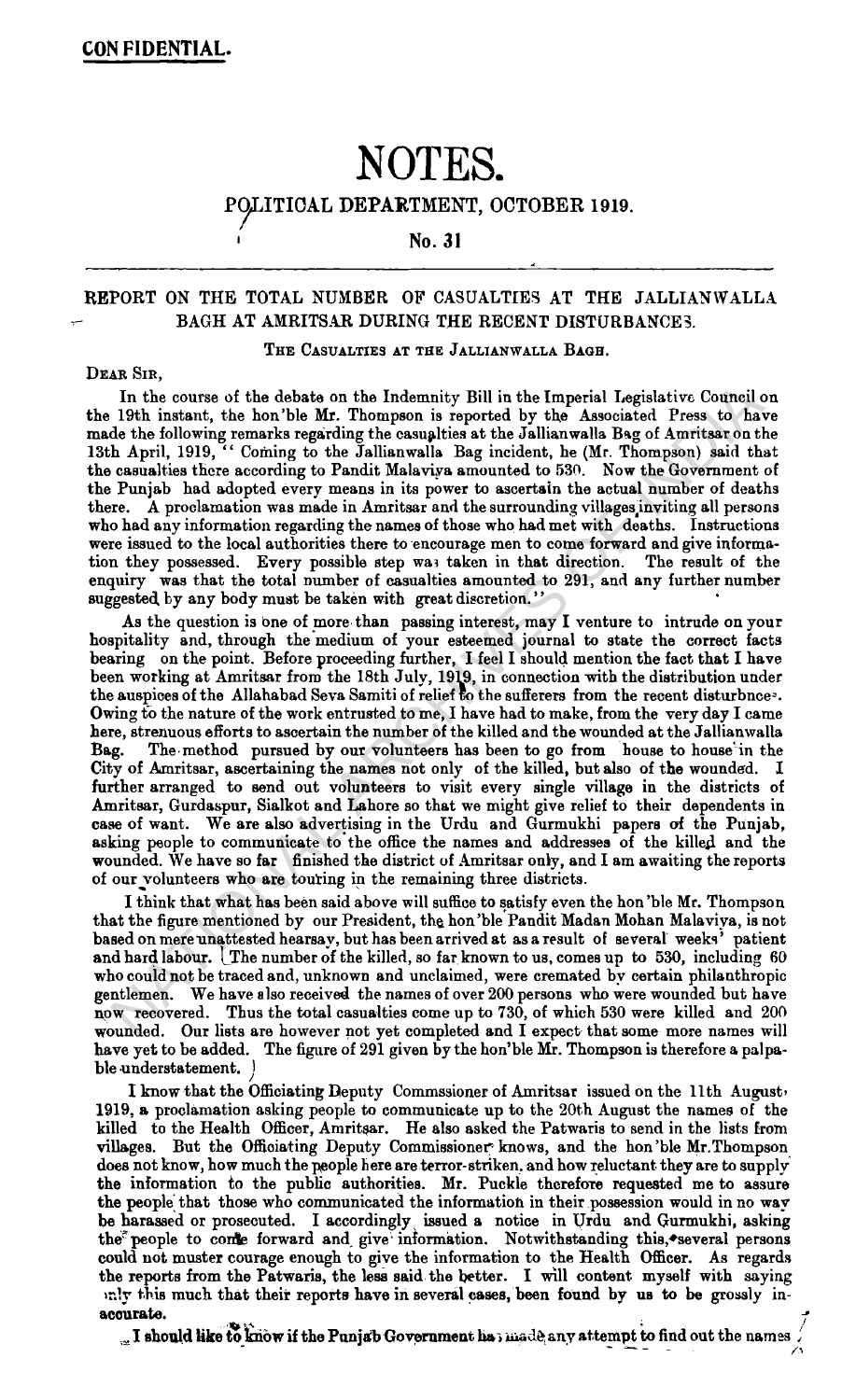of the persons belonging to districts other than Amritsar, who wefe killed or wounded on the 13th April. So far as I know, no such attempt has been made. And yet it is known to all that a considerable number of persons present at the Jullianwalla Bag were drawn from the ranks of those outsiders who had come on account of the great *Buisakhi* day to Amritsar from such far-off places as Peshawar, Rawalpindi, Montgomery, Campbellpore and Srinagar (Kashmir). We have got the names of the killed belonging to these places in our list, but We have got the names of the killed belonging to these places in our list, but they are not to be found in the official list, copy of which has been supplied to us through the courtesy of the Officiating Deputy Commissioner. In the face of these facts, I venture to suggest with great respect to the hon 'ble Mr. Thompson that he is wrong in saying that '' every possible step was taken in that direction." I assert that " every possible step." has not been taken to ascertain the names of the killed and the wounded. I further say that such action as has been taken was not taken until it was too late. And having regard to the facts narrated above. I would in all humility request the hon'ble Mr. Thompson to take his figure of 292 " with great discretion."

AMRITSAR ;

*21st September 1919.*

Copy should go to Punjab.

Yours truly, **Y. N. TIVARY,** *(Member, Servants of India Society) Honorary Secretary, ^* i *Seva Samiti, Allahabad.* } W. H V[incent],—20-9-19.

H. D. Craik,—27-9-19.

H. D. CRAIK, -- 30-9-19.

Draft put up. Director of Central Intelligence would perhaps be interested and may see the file after issue.

A. L.,—29-9-19.

The Punjab Government has doubtless received a copy from the writer.

Director of Central Intelligence may see.

Director of Central Intelligence.

Seen thanks.

Home Department.

*1*

H. V. B. HARE-SCOTT,-1-10-19.

LETTER TO THE GOVERNMENT OF THE PUNJAB, NO. 2119, DATED THE 8TH OCTOBER 1919.

Demi-official from H. D. Craik, Esq., Deputy Secretary to the Government of India, Home Department, to the Hon'ble Mr. J. P. Thompson, C.S.I., Chief Secretary to the Government of **\*** *the Punjab, no. 2119, dated Simla, the 8th September 1919.* V. N. TVARY<br>
(Member 1919.<br>
MARITSAR ; (Member 1919.<br>
M. H. Vientary, Severatry, Severatry, Severatry, Severatry, Severatry, Severatry, Severatry, Severatry, Severatry, Severatry, Severatry, Severatry, Severatry, Severatr

With reference to your demi-official letter no. 1778-S.W., of the 5th September I enclose Poll. Deposit, September 1919, no. 23. for your information (in case you have not seen it) a copy of a printed. letter by the Honorary Secretary, Seva Samiti, Allahabad, entitled " The Casualties at the Jallianwalla Bag."

*Demi-official from the Hon'ble Mr. J. P. Thompson, C.S.I., Chief Secretary to the Government of the Punjab, to H. D. Craik, Esq.,* [Z.C.S., *Deputy Secretary to the Government of India, Rome Department, no. 1932-S.W., dated the 1 I lk October 1919.*

With reference to your letter no. 2119-Political of the 8th October, I send you a copy of a letter mo. C.-360 of the 8th October which 1 have received (rom Burton to-day. e.<br>Albe is the contract of the contract of the contract of the contract of the contract of the contract of the contract of the contract of the contract of the contract of the contract of the contract of the contract of the contra

*Copy of a demi-official letter no C.-360, dated the 8th October 1919, from the Hon'ble Mr. of the Punjab. Thompson, C JSJ.,*